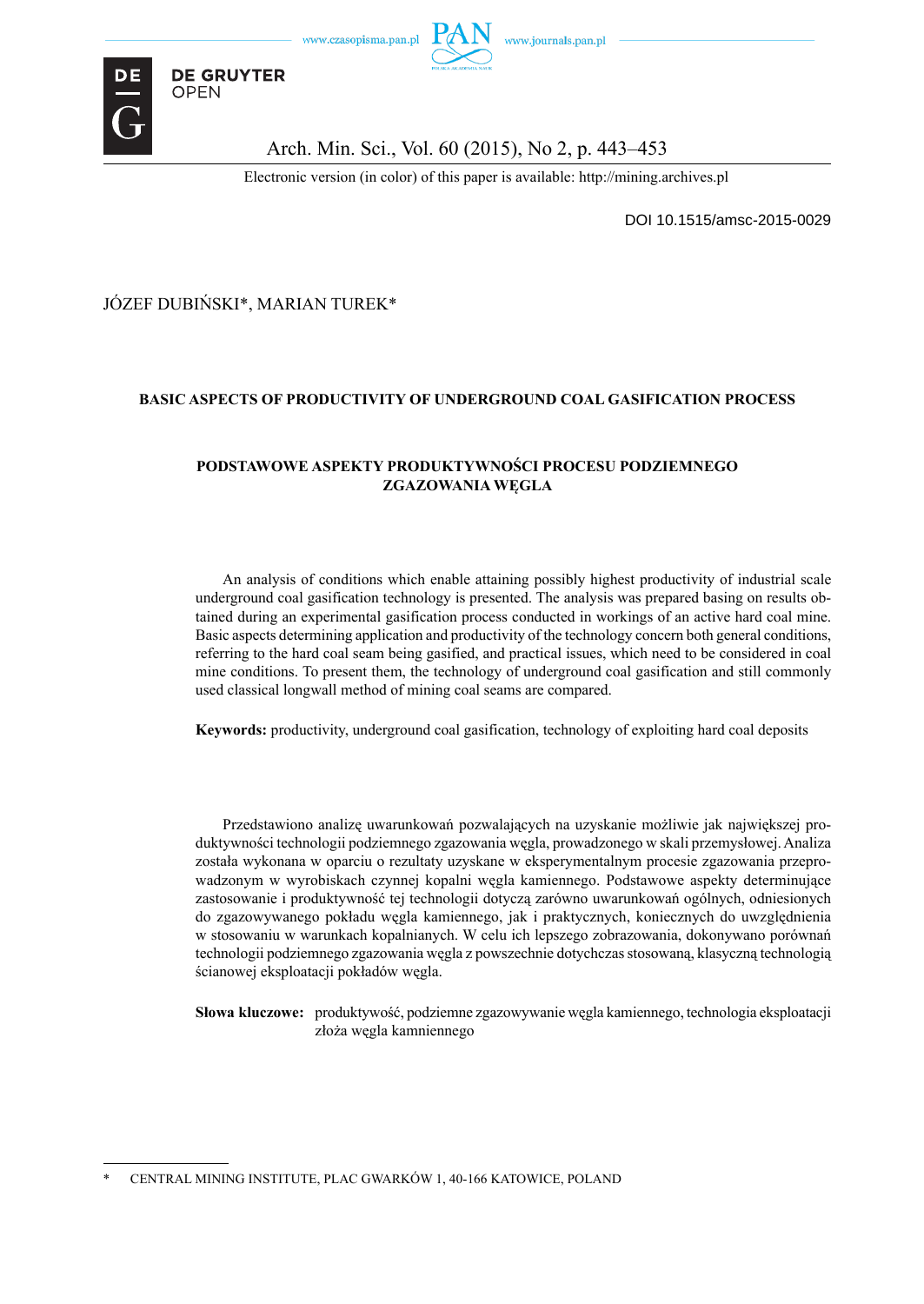

444

### **1. Introduction**

Hitherto research into coal gasification were most often theoretical and they dealt with either realisation of the process itself or various aspects associated with general safety of its implementation (Janoszek et al., 2013; Kamińska-Pietrzak & Smoliński, 2013; Kapusta et al., 2014; Wachowicz et al., 2010). Whereas the research project titled "Developing coal gasification technology for highly effective production of fuels and electric energy", realized within the framework of National Centre for Research and Development titled "Advanced Technologies for Energy Generation", included, for the first time, a practical experiment of gasifying a section of coal seam 501 in active Wieczorek coal mine, which belongs to Katowicki Holding Węglowy S.A. (Strugała, 2014). The results obtained during the experiment are promising and in the future, hopefully, the technology of producing energy will be used on an industrial scale. Before it happens, numerous issues have to be specified: conditions , in which conducting underground coal gasification process is feasible; safety criteria both for the personnel and the environment (Burchart-Korol et al., 2014; Chećko et al., 2014a, b; Dubiński & Koteras, 2014; Kamińska-Pietrzak & Smoliński, 2013; Krzemień et al., 2014); technical issues associated with building an installation which enables commercial use of the process to produce a given amount of thermal power. Finally, another crucial issue will be cost-effectiveness of such a technology in a mining enterprise – the technology must be effective.

The following research paper is an attempt to analyse various aspects of obtaining satisfactory results of one of the effectiveness indicators , i.e. productivity. As in the future, once having dealt with the technical problems and issues associated with safe application of the technology, industrial scale underground coal gasification process may be treated as an alternative to the classical technology of mining hard coal deposits. Hence, in the considerations the two technologies are often compared.

### **2. Productivity as effectiveness indicator**

Effectiveness of actions can be evaluated with various indicators (relative values), which describe relations between incurred costs and income or *vice versa*: effectiveness is a ratio of the effects to the investments in form of a numerical result, which shows what result is generated with the investments. The result is an indicator of effectiveness, also known as efficiency ratio. Depending on a purpose, efficiency ratios can be used by enterprises in different areas. The key indicator of effectiveness of an enterprise's functioning is productivity, which can be determined with different indicators. Most often it is a ratio of the amount of produced/sold products, or the value of products sold in a given period (so-called product flow), to the amount of applied or used up inputs of the production system:

- material:
	- $-$  physical e.g. amount and/or value of used up materials, energy, tangible fixed assets,
	- $-$  financial  $-e.g.$  value of fixed capital or circulating capital involved in production,
- non-material human e.g. number of employees, time of work (number of work-days/ working hours), costs of labour (so-called flow of factors of production).

Indicators defined in such a way describe so-called partial productivities of: materials, energy, tangible fixed assets, capital, labour.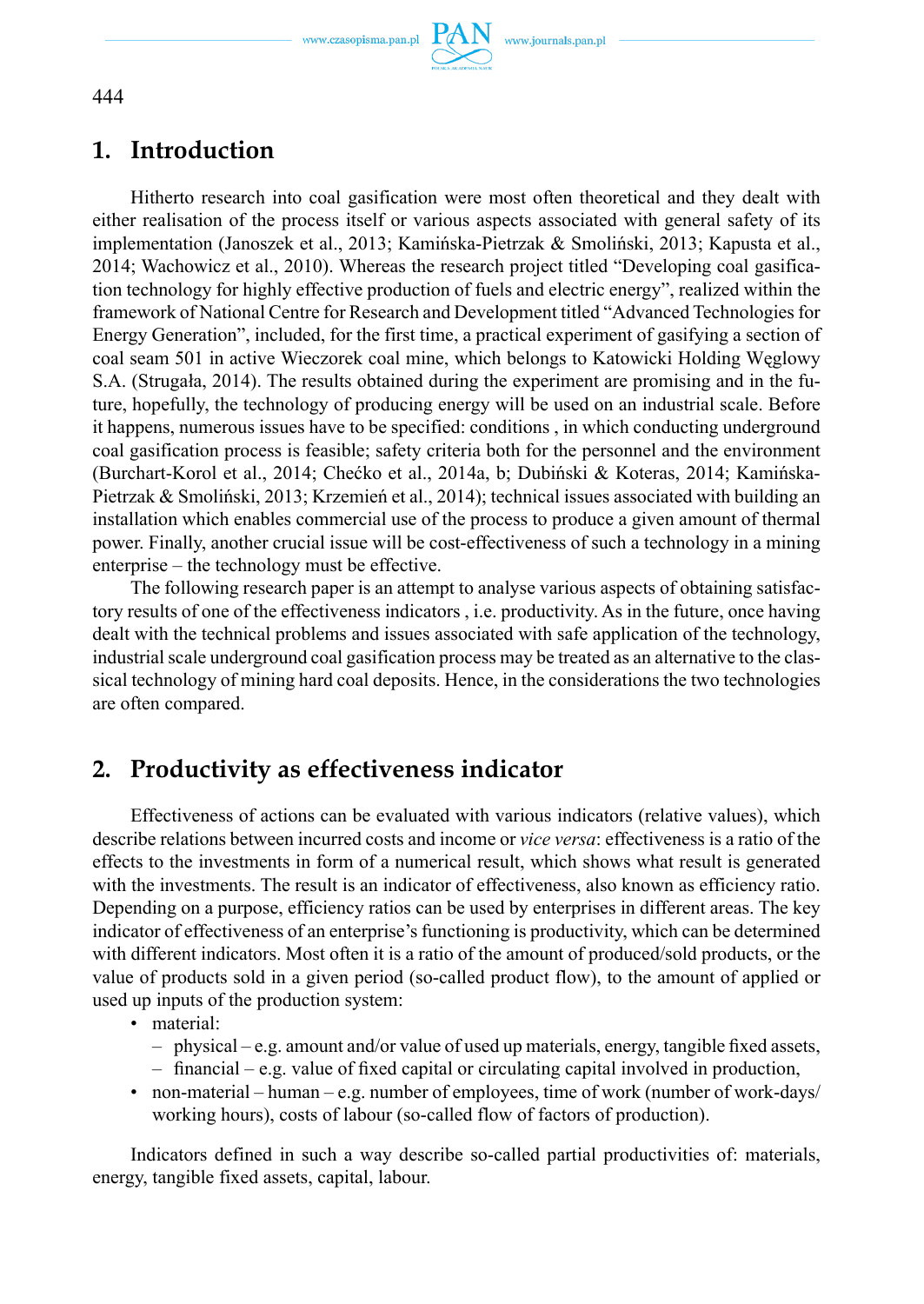

In general, productivity of a production process run in a given enterprise can be expressed as (Kowalczyk, 2007):

**Effects "E" Investments "N" Productivity "P" =**

When the whole volume of the product produced/sold in a given period and the total amount of used up or applied assets are considered, it is referred to as total productivity. Most often total productivity can be expressed:

- in terms of money as a ratio of the income to the costs of given used up or applied resources,
- as a ratio of volume of product made/sold to the costs of given used up or applied resources.

In the classical longwall system of mining coal seams, commonly used in mining enterprises of hard coal mining industry, an effect is expressed either as the amount [Mg] or calorific value [GJ] of the processed coal (and possibly accompanying methane) produced. In hard coal gasification the production effect can be expressed as either the volume  $[m<sup>3</sup>]$  or calorific value [GJ] of the produced syngas. Thus, both technologies share a "common unit" of product flow. Knowing the amount of investments incurred to produce them, we can compare productivity attained when the technologies are used. Once the technical problems associated with industrial scale application of underground coal gasification have been solved, it will be easier to take a decision whether to apply the technology in coal mines.

## **3. Productivity of mining enterprise – applying two different exploitation technologies**

It is a general rule, referring to all enterprises, that productivity depends on the costs of operating. Low productivity results in higher consumption of resources, especially materials and energy, which, in turn, results in high price of the final product. On the other hand, high productivity results in lowering costs of production and increasing generated profit, which is usually one of fundamental prerequisites of the very existence of a company. An example of such an association, referring to a mining enterprise, is presented in Figure 1.

All enterprises, including the mining ones, during both their operating activities and investing activities, have to take into consideration their external conditions (closer and farther) where it is located, which have an influence on their functioning. Surely, it may be assumed that both for a mining enterprise exploiting hard coal deposits with the classical mining method and the one which applies underground gasification process, the farther environment, consisting of a set of macroeconomic conditions of operating, is more or less the same. However there are differences in the close environment, involving all the systems with which an enterprise enters into direct relations i.e. suppliers (of capital, raw materials, work) of the enterprise and consumers (of final products). It is presented in Figure 2.

From the economic point of view, comparison of a production system employing classical mining technology and the other employing underground coal gasification, shows significant advantages of the latter one in the aspect of: costs associated with the flow of factors of production,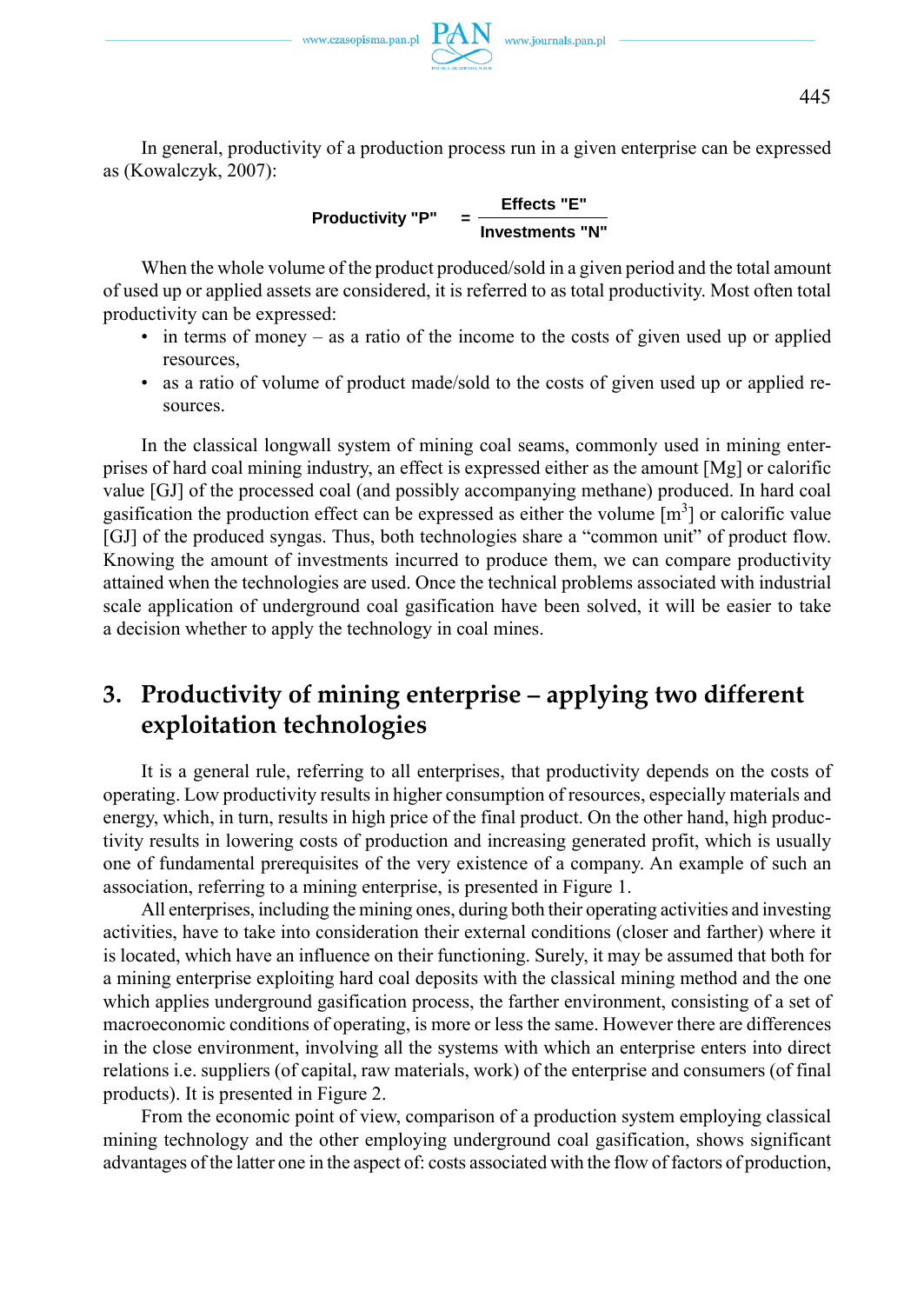

446



Fig. 1. Productivity in a mining enterprise.

*Source:* own elaboration, basing on Czechowski et al., 1999)



Fig. 2. Production system of mining enterprise and influence of its close environment conditions. *Source:* own elaboration

processing them and negative effects of the exploitation. It refers both to investment costs and operating costs. The ranges where there are the biggest differences between the two technologies, are collected and presented in Table 1.

As the above collection shows, underground gasification method has a significant "edge" over the classical mining method – in each of the aspects the costs which have to be incurred to start and conduct the operations, are much lower. It definitely favours increasing productivity. The costs can be even lower if e.g. gasification is conducted only with technological boreholes drilled from the surface – then it is not necessary to drive any underground workings. More detailed analyses of the issue shall be accompanied with a complex evaluation of the costs of underground coal gasification process in various geological, mining and technical conditions (Magda, 2012).

Lower investment costs and operating costs mean high probability of attaining a satisfactory level of productivity of the underground coal gasification technology. Yet to make it happen, it is necessary to have satisfactory parameters of the commercial product , i.e. syngas.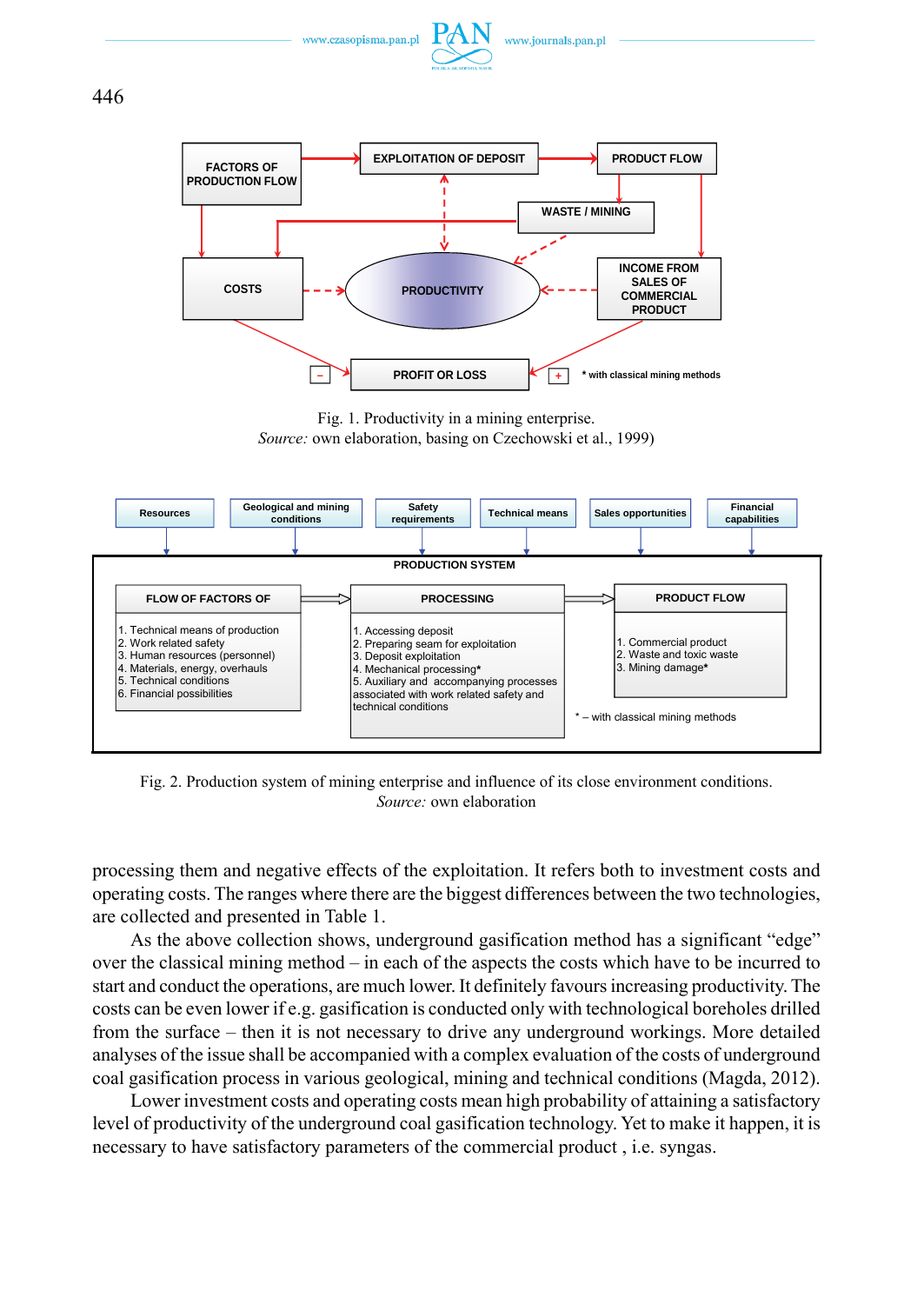



TABLE 1

| No.              | <b>Specification</b>               | <b>Classical method of mining</b><br>hard coal deposit                                                                                      | Underground gasification of hard<br>coal deposit                                                                                                 |  |
|------------------|------------------------------------|---------------------------------------------------------------------------------------------------------------------------------------------|--------------------------------------------------------------------------------------------------------------------------------------------------|--|
| 1.               | Technical means of<br>production   |                                                                                                                                             | Much lower costs of technical equip-<br>ment                                                                                                     |  |
| 2.               | Work-related safety                |                                                                                                                                             | Much lower costs, due to much small-<br>er scope of works and personnel                                                                          |  |
| $\overline{3}$ . | Human resources<br>(personnel)     |                                                                                                                                             | Even several dozen times smaller                                                                                                                 |  |
| 4.               | Accessing a deposit                | Necessary to drive vertical or in-<br>clined workings from the surface<br>(shafts and declines) and horizontal<br>workings in the rock mass | Necessary to drill technological bore-<br>holes from the surface and possibly<br>horizontal preparatory workings – in-<br>comparably lower costs |  |
| 5.               | Preparing seam<br>for exploitation | Necessary to drive transport and<br>ventilation workings in seams                                                                           | Necessary to drive much smaller num-<br>ber of workings                                                                                          |  |
| 6.               | Mechanical pro-<br>cessing         |                                                                                                                                             | None                                                                                                                                             |  |
| 7.               | Waste and toxic by-<br>products    | Most often necessary to dump<br>waste rock<br>Costs of fees for discharging saline<br>water and gas emission (methane)                      | Gasification by-products which can be<br>utilised in specialist plants                                                                           |  |
| 8.               | Mining damage                      |                                                                                                                                             | None or of incomparably smaller<br>scope                                                                                                         |  |

Comparison of factors generating investment costs and operating costs

*Source:* own elaboration.

# **4. Factors which influence productivity of underground coal gasification process**

Considerations included in the chapter were basing on experience gathered during the experimental underground gasification process conducted in a coal seam in Wieczorek coal mine. Once the gasification process was initiated, under normal operation, between 600 and 800  $m<sup>3</sup>/hour$  of syngas was produced, of net calorific value of between approx. 3.0 and 4.5  $MJ/m<sup>3</sup>$ . To illustrate how it refers to net calorific value of coal, Table 2 compares amounts of coal and gas, of various net calorific values, necessary to produce 1 GJ of energy.

TABLE 2

Comparison of amounts of coal and gas of differentiated net calorific values necessary to produce 1 GJ of energy

| net calorific value of coal                                           |                                                                                           |        | $\vert$ 19 GJ/Mg $\vert$ 20 GJ/Mg $\vert$ 21 GJ/Mg $\vert$ 22 GJ/Mg $\vert$ |        |  |  |
|-----------------------------------------------------------------------|-------------------------------------------------------------------------------------------|--------|-----------------------------------------------------------------------------|--------|--|--|
| Amount of coal necessary to produce 1 GJ of energy [kg]               | 52.63                                                                                     | 50.00  | 47.62                                                                       | 45.45  |  |  |
|                                                                       |                                                                                           |        |                                                                             |        |  |  |
| net calorific value of gas                                            | $3.0$ MJ/m <sup>3</sup> 3.5 MJ/m <sup>3</sup> 4.0 MJ/m <sup>3</sup> 4.5 MJ/m <sup>3</sup> |        |                                                                             |        |  |  |
| Amount of gas necessary to produce 1 GJ of energy $\lceil m^3 \rceil$ | 333.33                                                                                    | 285.71 | 250.00                                                                      | 222.22 |  |  |
| Caracar anns alabanatian                                              |                                                                                           |        |                                                                             |        |  |  |

*Source:* own elaboration.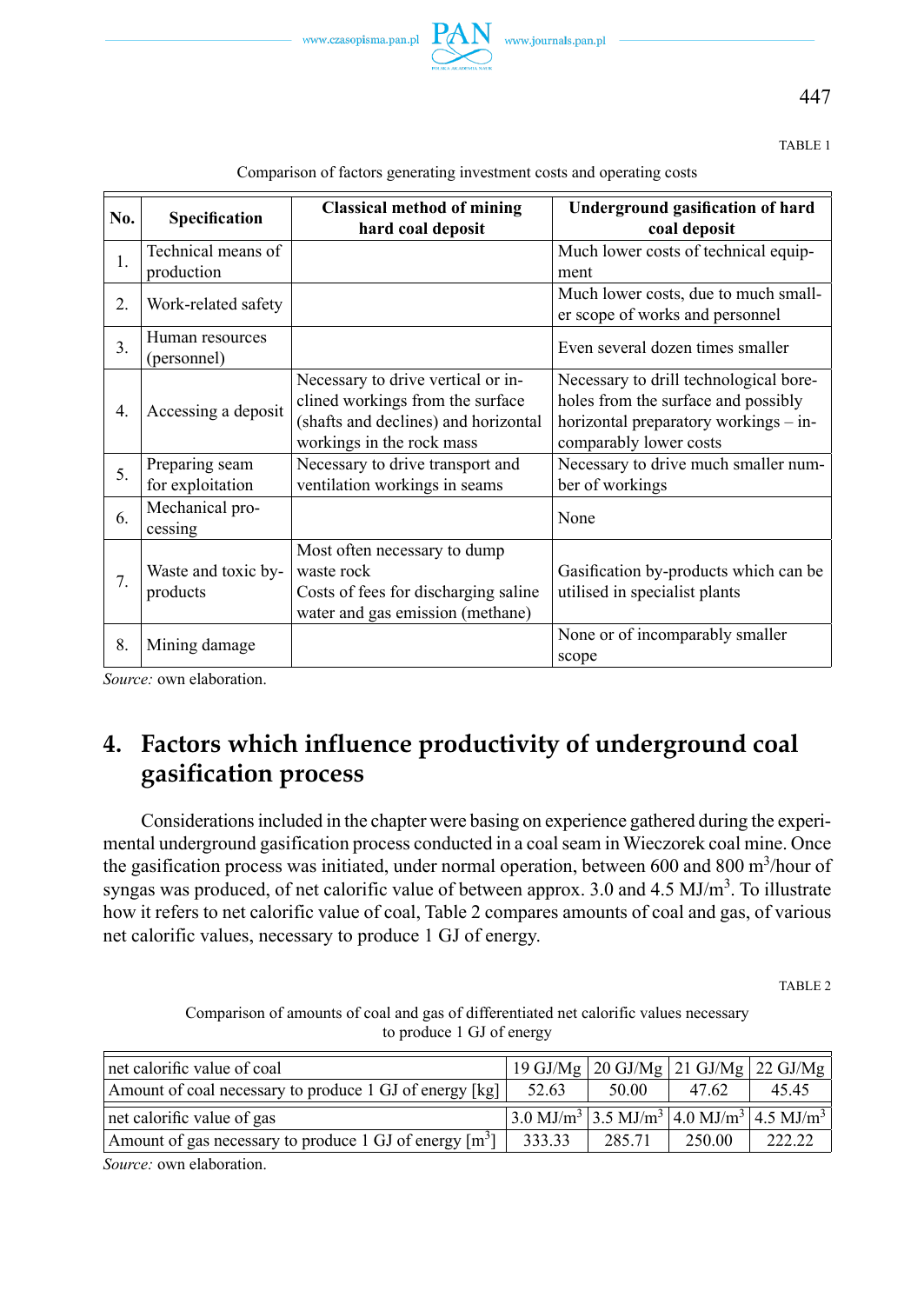

#### 448

This time the comparison shows more beneficial use of the final product – to produce the same amount of energy much less coal, produced in a traditional way, is required. In the experiment 600-800 m<sup>3</sup> of gas was produced per hour, which would enable production of approx. 1.8-2.4 GJ of energy (gas of net calorific value of 3.0 MJ/m<sup>3</sup>). With coal of net calorific value of 4.5 MJ/m<sup>3</sup> approx. 2.7-3.6 GJ of energy would be produced. Assuming that an average longwall produces 3,000 ton of coal per day, it can be estimated that the amount of coal produced in one hour (approx. 125,000 kg) is enough to produce between approx. 2,375 GJ (coal of net calorific value of 19 GJ/Mg) and approx. 2,750 GJ of energy (coal of net calorific value of 22 GJ/Mg).

However it is worth mentioning that, according to theoretical calculations, only approximately 245 ton of coal was gasified during the experiment, producing over  $1,000,000$  m<sup>3</sup> of syngas. It means that although net calorific value of the gas produced in underground coal gasification process is approximately one tenth of the commonly used methane-rich natural gas, it can be produced in large quantities. It is extremely important to use all the capabilities of producing large amounts of gas of possibly highest net calorific value in the georeactor, and thus significantly increase productivity. Producing large amounts of gas can be also accomplished through multiplying georeactors, where it is produced.

Among the factors which influence whether a satisfactory level of productivity is attained, the following groups can be identified:

- geological factors,
- technological factors,
- environmental protection factors.

In mining activities it is fundamental to investigate carefully geological and mining conditions prior to any mining activities, which ought to be aimed at attaining satisfactory economic results and minimizing their negative effects. To maximise probability of attaining high production effectiveness, both with the classical mining method and with underground coal gasification, it is necessary, most of all, to have sufficient data concerning occurrence of a deposit. In case of a deposit or a seam planned for exploitation with underground gasification, the data ought to include:

- location (area and depth of occurrence),
- prospecting deposits i.e. thickness of the seams and amount of deposited coal,
- determining deposition identifying occurrence of possible geological disturbances, which may affect the course of the gasification process,
- determining occurrence and scale of natural hazards.

Collecting the necessary data, at the stage of designing exploitation, enables initial estimation of effectiveness of the operation, together with its key indicator – productivity. It will be also a basis for taking right decisions of accessing and mining a deposit, which in turn are associated with another group of factors, called technological ones.

The most important one of them, determining the way a georeactor (a selected section of a seam to be gasified) is accessed and equipped, is determining the method of gasification (Magda, 2012):

- with a shaft,
- without a shaft:
	- with CRIP or εUCG method,
	- with or without access to the georeactor from an underground working.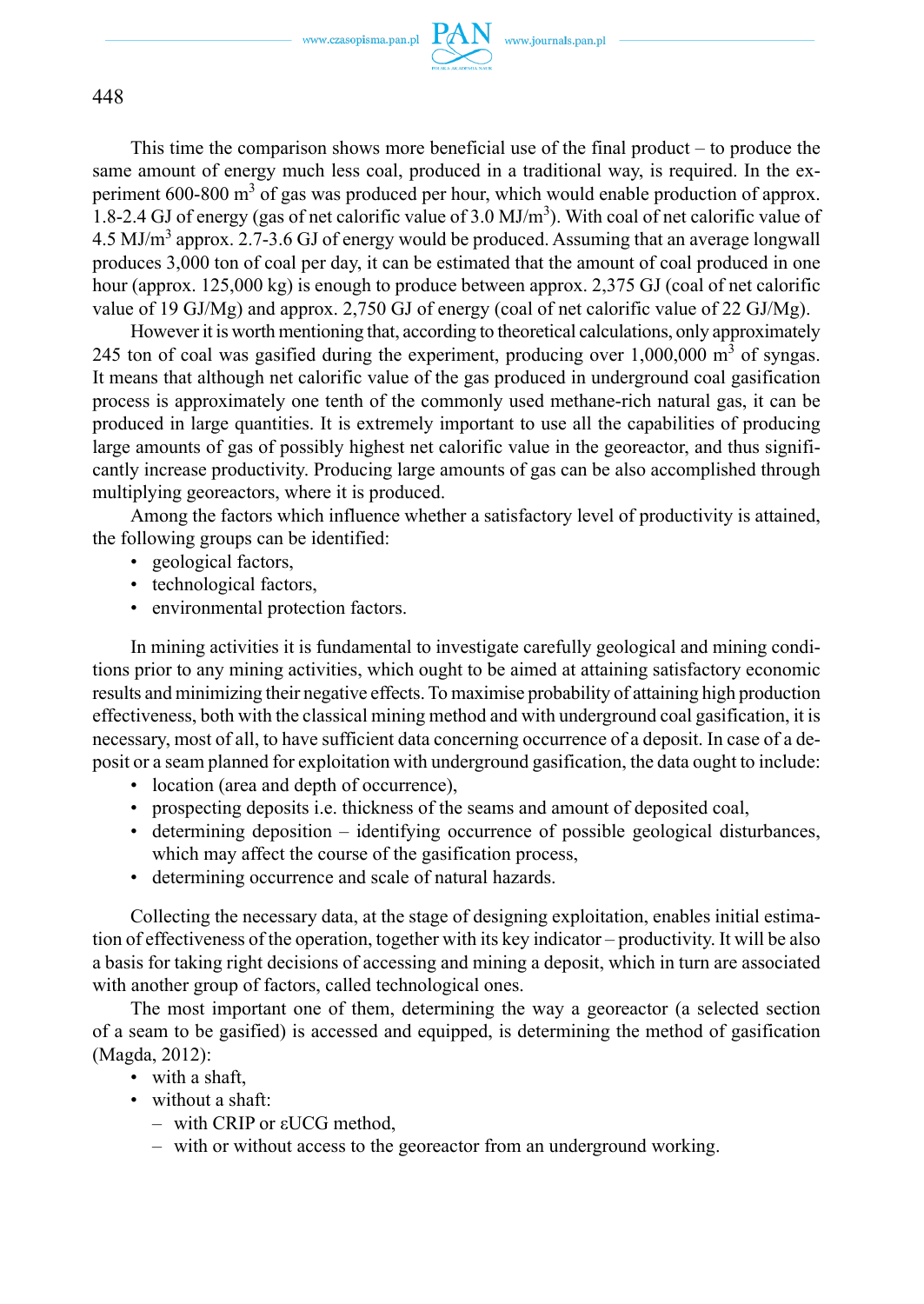

In each of the methods a deposit is accessed in a different way (different number of technological boreholes drilled from the surface) and the underground part of the technological installation is prepared in a different way too. Obviously, it means radical differences in the volume of necessary investments. In each of the cases it requires conducting a detailed technical and economic analysis of various options to access and prepare the deposit for exploitation. For instance, it may seem that applying the method without a shaft, assuming that no underground roadway is driven to access the area of a georeactor, ought to result with better productivity indicators due to lower financial investments. Yet, it needs to be said, that in the light of experience gathered during the experiment in Wieczorek coal mine, conducting the process without any access to the area of a georeactor from underground workings is a solution of rather distant future. It is so because without the access it is virtually impossible to solve potential technical problems or make repairs , which is unacceptable if the technology is to be used commercially.

Less important for the attained productivity are the necessary investments into technical equipment of gasification installation. Its above the surface part, which receives the produced gas, is independent on the method the deposit is accessed and on the gasification technology i.e. in all cases it is similar. The underground part is much more differentiated – it may differ in the number, length and type of main pipelines (feeding the gasification agent and receiving gasification products), as well as the equipment of the pipelines (e.g. separators collecting contaminants). Yet one fact needs emphasising here again: costs of technical equipment, whichever underground gasification technology is applied, are incomparably lower than the costs of applying classical mining method.

A similar conclusion refers to the last group of factors associated with environmental protection and eliminating negative influence on the surface. The aspect has to undergo detailed research, yet even now it may be concluded, with a large dose of certainty, that exploitation of deposits with underground gasification:

- does not lead to significant subsidence of the surface, especially when compared with longwall mining with cave-in,
- does not produce large amounts of mining waste (waste rock) of marginal economic use, which is most often stored in dumps. Tar and tar water produced during the gasification process can be utilised in chemical plants (in the experiment it was a coking plant) or they may be used as intermediates,
- does not make it necessary to:
	- discharge often large amounts of saline water into watercourses,
	- emit greenhouse gases (methane) into the atmosphere,
- generates a much more environmentally friendly commercial product than coal; gas combustion emits much less pollution into the atmosphere.

As far as the environmental aspect is concerned it has to be emphasised that the technology still requires detailed geochemical analyses of the products and waste generated in the core of a georeactor and their impact on the environment , e.g. concerning possible pollution of groundwater.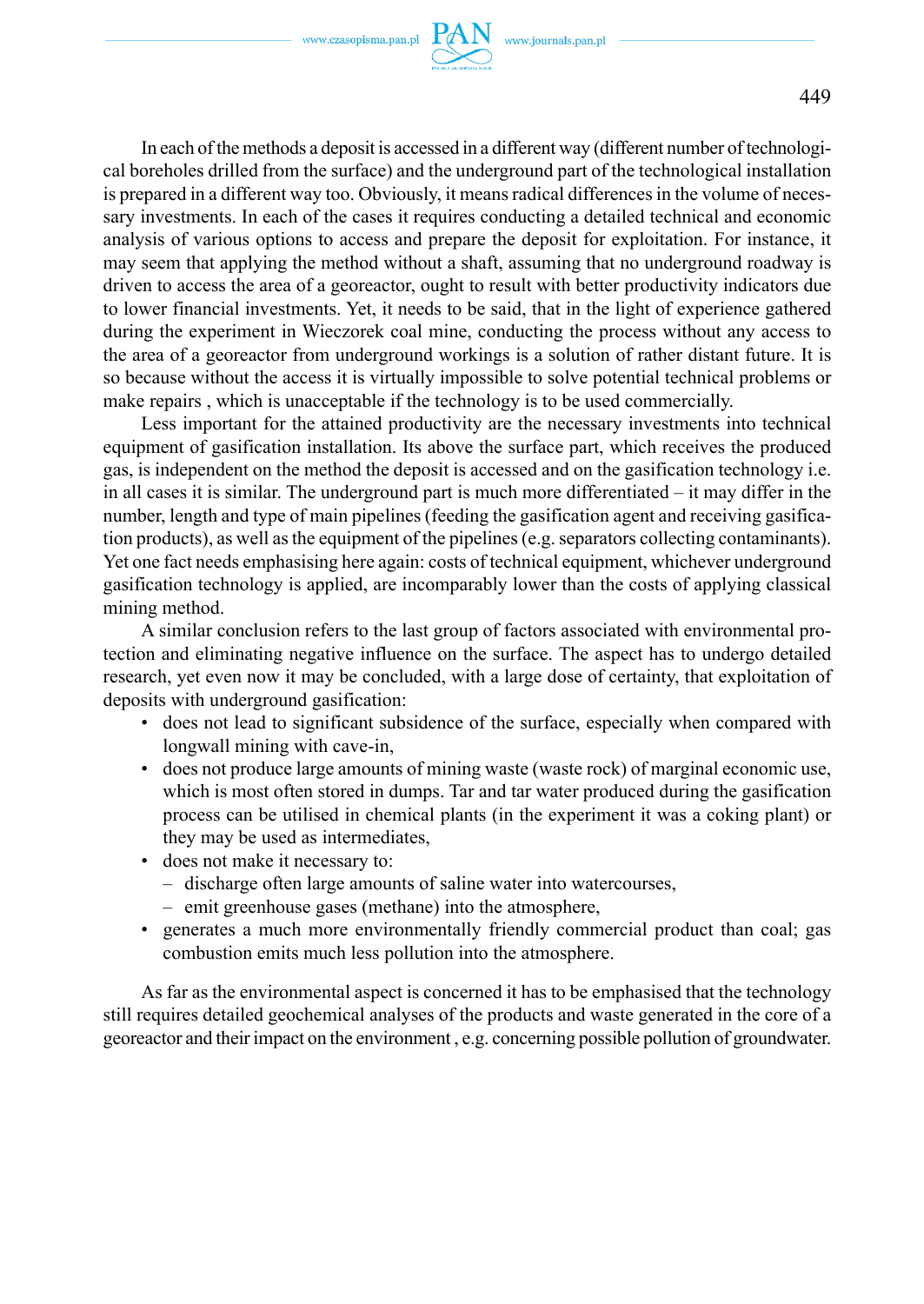

**5. Conditions to attain satisfactory productivity in practical use of underground coal gasification technology**

Once the decision of applying the underground coal gasification technology is taken, a place to conduct it is found, the deposit is accessed and the necessary technical infrastructure is built, there are also conditions in the practical application which concern attaining satisfactory indicators of productivity.

As it has already been mentioned, the produced syngas has relatively low net calorific value. That is why its commercial use depends on the capability of producing it in large quantities. The experiment carried out in Wieczorek coal mine showed that there are technical possibilities to influence the volume and parameters of the produced gas. However they still have to undergo numerous tests and analyses. The tests and analyses will show in detail technological and technical solutions that will enable cost-efficient application of industrial scale gasification.

Assuming that the parameters and deposition of a seam (or its part) to be gasified, justify use of the technology, the tests carried out during the experiment showed that there are technical possibilities of improving productivity of the process, especially through using the right gasification agent. The experiment was carried out with:

- mixture of oxygen and air of various proportions,
- air flow of between 230 and even 350 m<sup>3</sup>/hour,
- air and water flow of between 50 and 75 l/hour,
- air and carbon dioxide flow of approx.  $60-75$  m<sup>3</sup>/hour.

Without going into detailed technical considerations concerning the results obtained during different attempts, it can be concluded that it is possible to influence changes in temperature, volume and calorific value of the produced gas – the process was controllable. Changes in the parameters of the gasification medium supplied to the area of a georeactor influenced parameters of the produced gas in a foreseeable way. However, there was a problem as rather large fluctuations in parameters of the gas, especially its volume and calorific value, were observed (temperature was more stable). To some extent it was a result of carrying out different tests, yet, surely, it was also largely influenced by "local" parameters of the gasified coal and technical problems. For instance, a drop in temperature of gas caused an increase in precipitation of contaminants, which slowed flow of gas in the return pipeline and, in turn, decreased the volume of gas and its calorific value. In an extreme case in the last days of July, the full tanks of waste separators virtually stopped the whole process.

Figures 3-5 present graphs which show mean daily values of temperature, amount and net calorific value of the produced gas during the experiment (only days of normal operation are considered).

Further works to be realised within the framework of the research project, concerning development of a technological project and an initial feasibility study of so-called demo UCG installation, as well as determining priority directions of development of the UCG technology, shall focus mainly on the production of large amounts of gas, of possibly invariable parameters. From the technical point of view it is an extremely important requirement when the technology of obtaining gas on industrial scale is applied. When commercially used the feed of gas shall have steady parameters. From the economic point of view it is a prerequisite to attain adequately high productivity.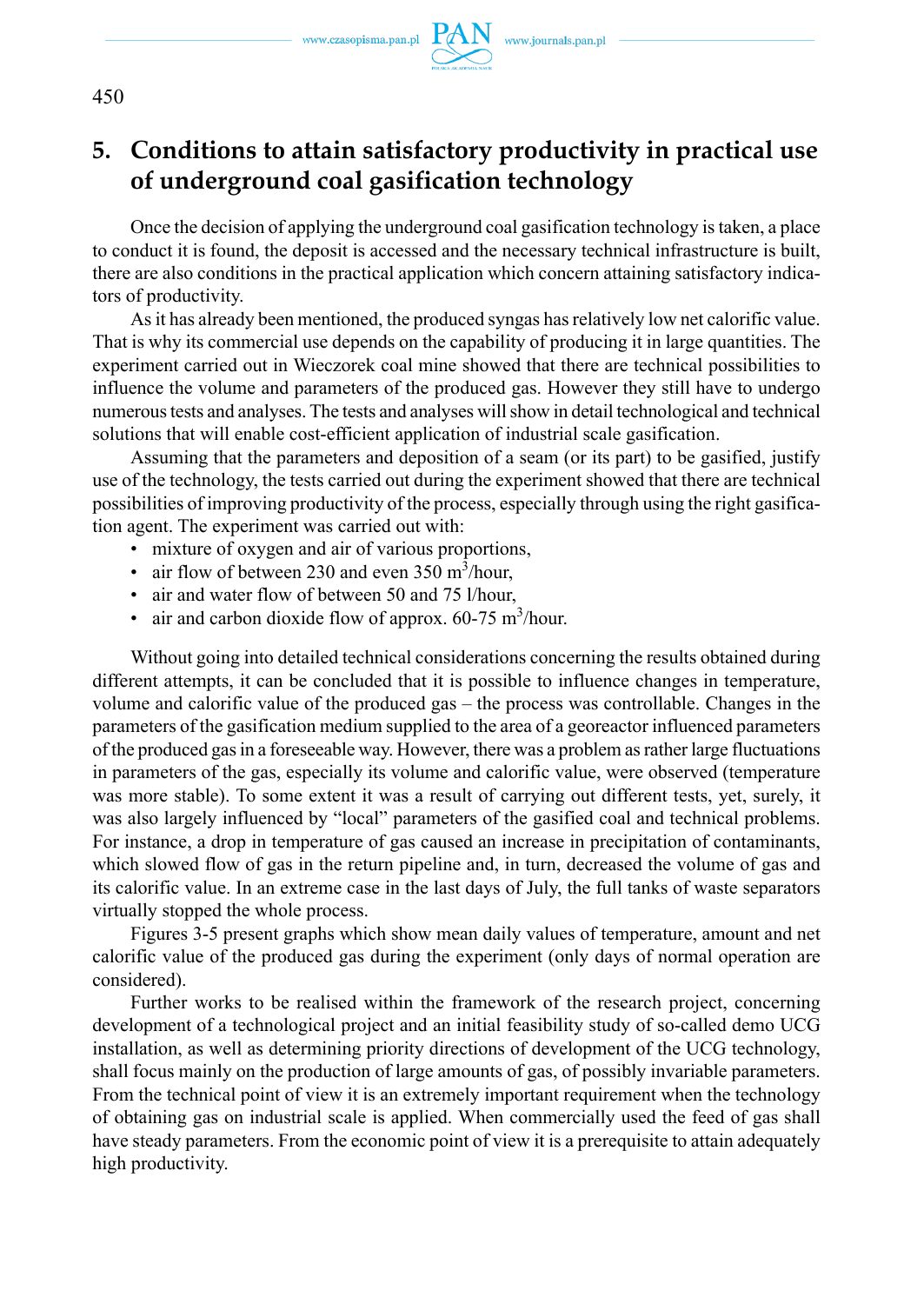

www.czasopisma.pan.pl

www.journals.pan.pl

Fig. 3. Mean daily temperature of syngas at the nozzle of the georeactor in July and August, normal operation. *Source:* own elaboration



Fig. 4. Mean daily amount of syngas produced in the georeactor in July and August, normal operation. *Source:* own elaboration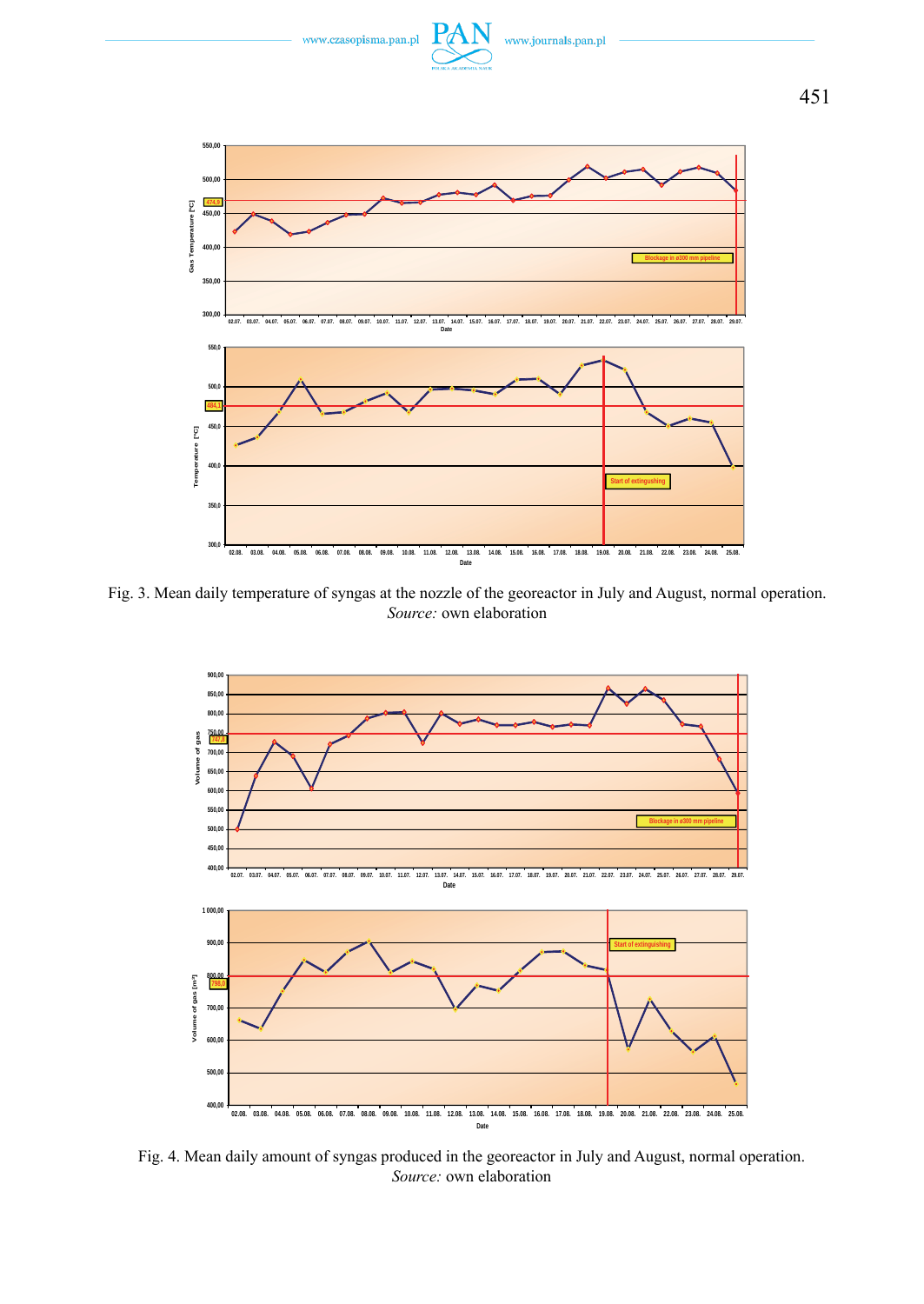

Fig. 5. Mean daily calorific value of syngas produced in the georeactor in July and August, normal operation. *Source:* own elaboration

## **6. Summary**

- 1. Results of research and tests obtained during the experimental underground coal gasification process, which was carried out in workings of an active coal mine, are the basis for further works on solving technical problems associated with industrial scale application of the technology.
- 2. Much lower investment costs and operating costs, comparing with commonly used classical technologies of mining hard coal deposits; which have to be incurred to run underground coal gasification, are a significant reason to consider the conditions which have to be met to attain high level of productivity for the type of exploitation.
- 3. Assuming that the problems concerning industrial scale application of underground coal gasification (both the technical and work-related safety aspects) are solved in a satisfactory way, the first aspect of the ability to attain high productivity to be determined is a set of requirements concerning the proper recognition of geological and mining conditions of a deposit (a seam or its part) to be gasified. It will be also extremely important to develop criteria of selecting the right method of gasifying.
- 4. Relatively low net calorific value of gas produced in underground coal gasification is a factor which hinders attaining high productivity of the process. The risk can be minimised through technical means of producing safely large amounts of gas of possibly stable calorific value.